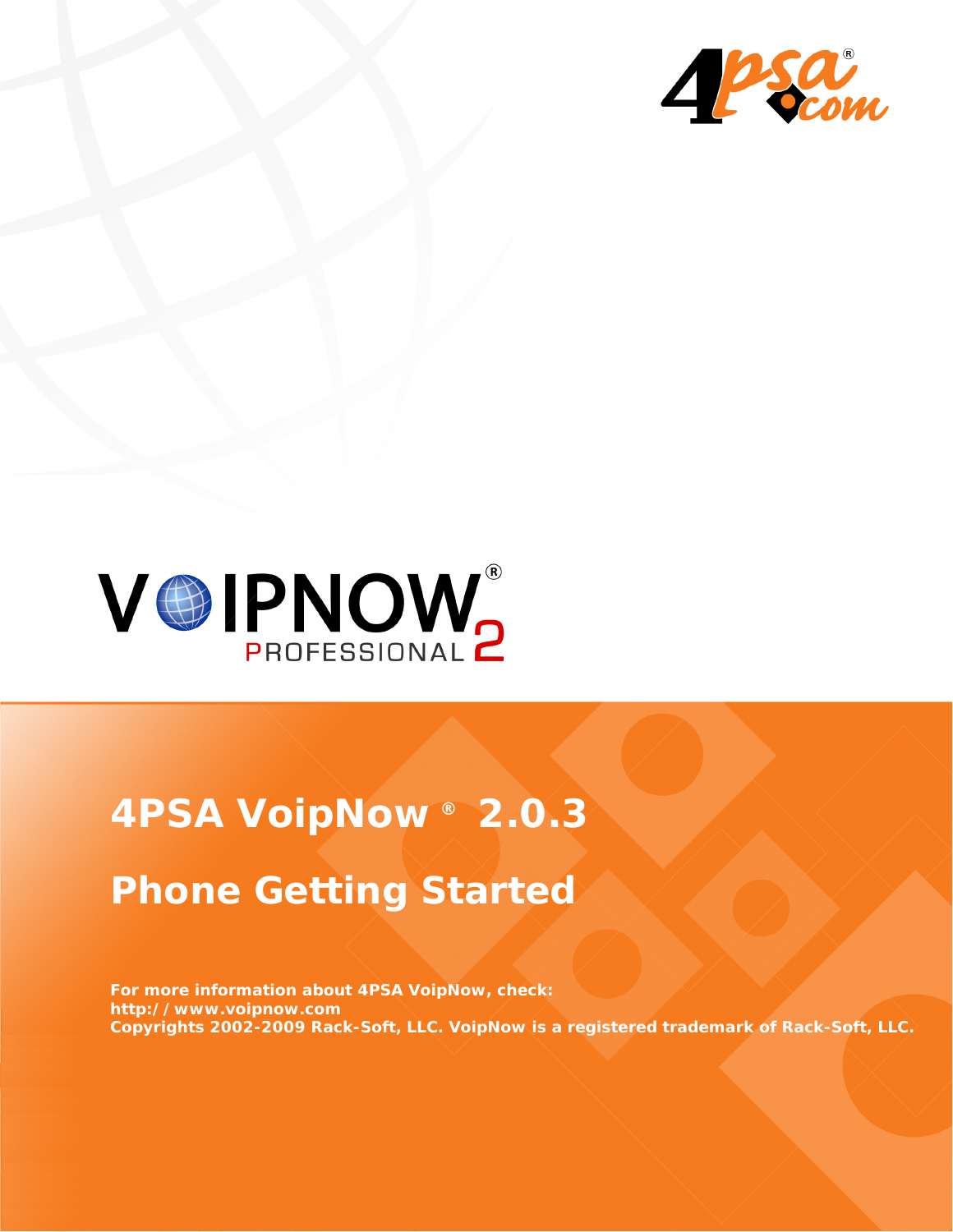### **Phone Getting Started**

Manual Version 55940.4 at 2009/08/24 13:15:28 For suggestions regarding this manual contact: docs@4psa.com

Copyright © 2002-2009 Rack-Soft, LLC

All rights reserved

Distribution of this work or derivative of this work is prohibited unless prior written permission is obtained from the copyright holder.

VoipNow is a Registered Trademark of Rack-Soft, LLC.

4PSA is a Registered Trademark of Rack-Soft, LLC.

Asterisk is a Trademark of Digium, Inc.

Linux is a Registered Trademark of Linus Torvalds.

All other trademarks and copyrights are property of their respective owners.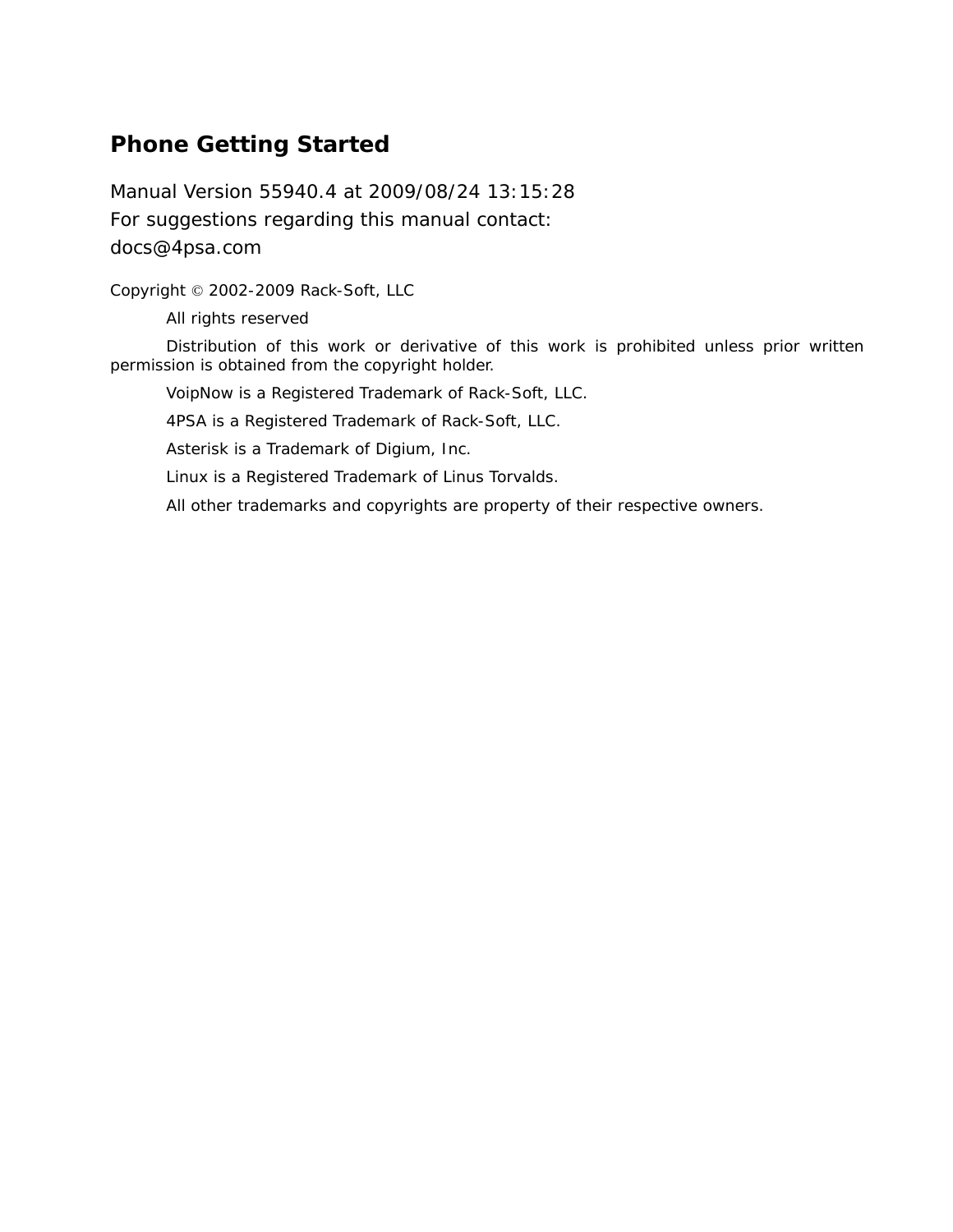## **Table of Contents**

|                                                                                                                              | $\overline{4}$                                         |
|------------------------------------------------------------------------------------------------------------------------------|--------------------------------------------------------|
| Chapter 1. Getting Started <b>Material Chapter 1. Getting Started 1. 1997</b>                                                |                                                        |
|                                                                                                                              | 5                                                      |
|                                                                                                                              |                                                        |
| Help Message (a) continuous contracts and the Message (a) and the material contracts and the Message                         | 8<br>9<br>10<br>11<br>12<br>13<br>14<br>14<br>14<br>14 |
| Transfer Calls (1) 100 million (1) 100 million (1) 100 million (1) 100 million (1) 100 million (1) 100 million<br>Park Calls | 15<br>15<br>16<br>18                                   |
|                                                                                                                              | 19                                                     |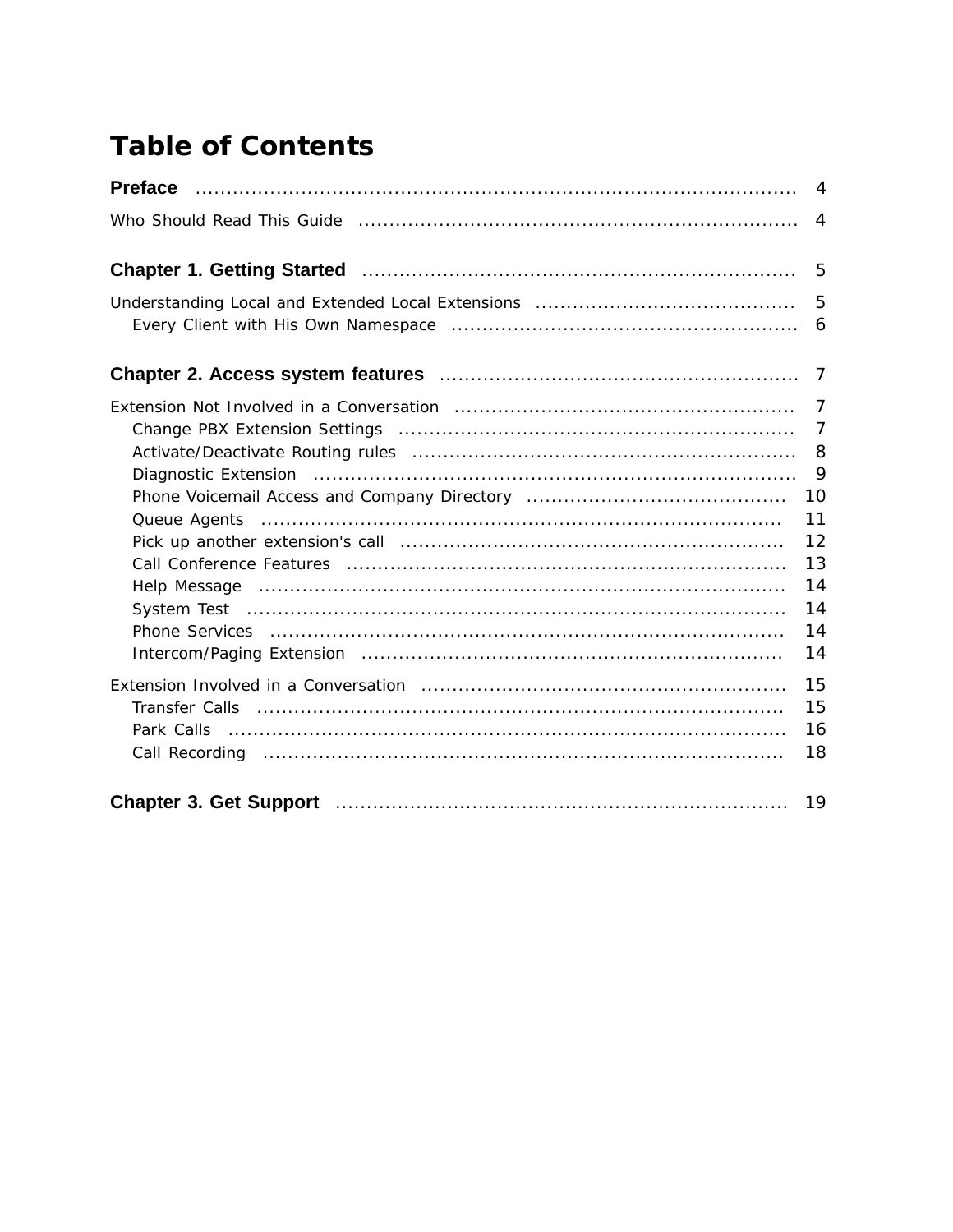## <span id="page-3-0"></span>**Preface**

## <span id="page-3-1"></span>**Who Should Read This Guide**

All 4PSA VoipNow extension owners should read this. The guide describes how you can interact with the system using the phone terminal keypad.

This guide assumes that your phone is functional. We advise you to read the **Getting Started guide** if you have trouble setting up the phone terminal.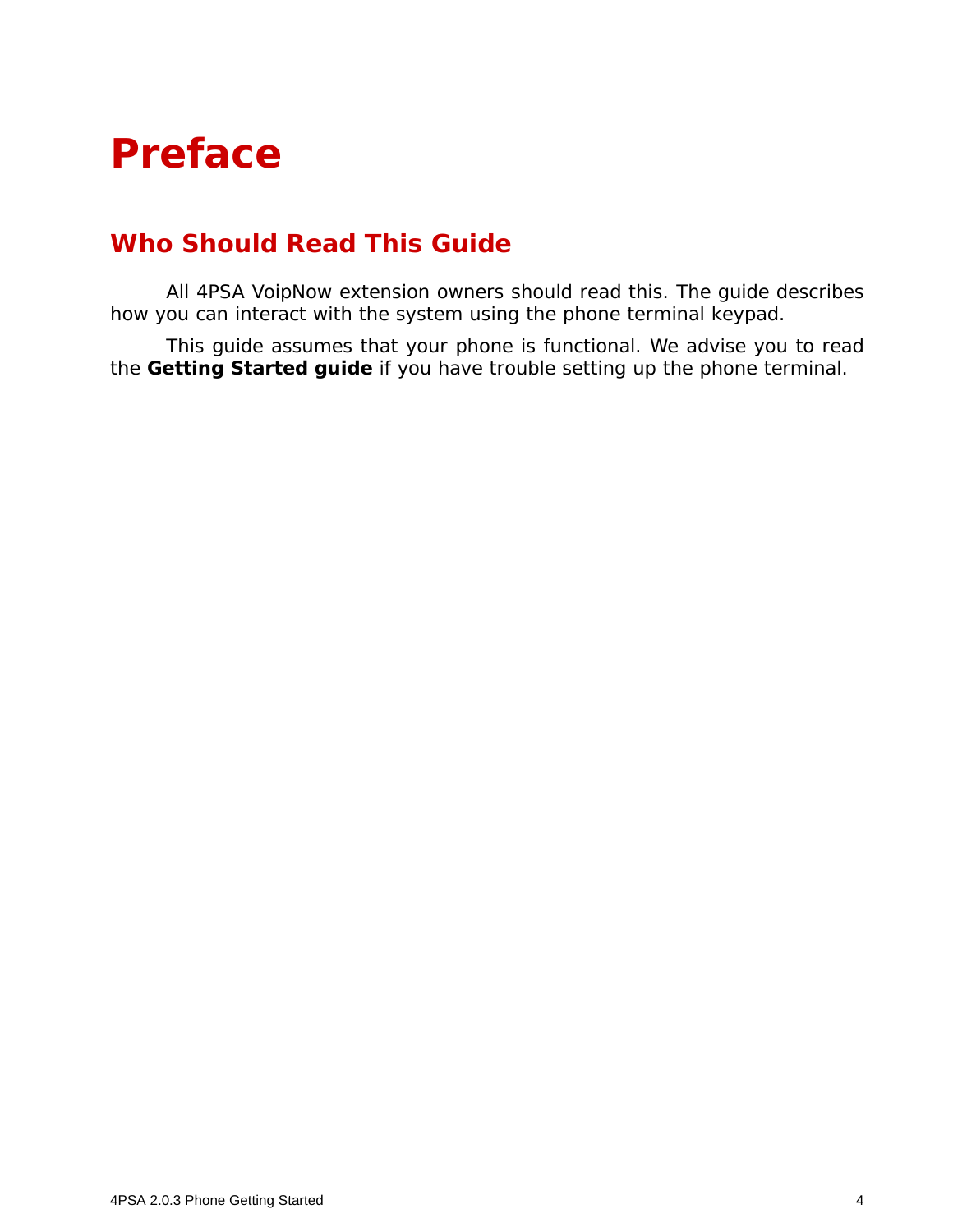## <span id="page-4-0"></span>**Chapter 1 Getting Started**

## <span id="page-4-1"></span>**Understanding Local and Extended Local Extensions**

4PSA VoipNow is designed to work in many different environments. This flexibility is guaranteed by the design and implementation features. Understanding the system is vital, that is why we recommend you to read the 4PSA VoipNow User's Guide first.

Running on modest dedicated server, 4PSA VoipNow can serve as the PBX system for a small or medium company. Multiple connected 4PSA VoipNow servers can be used to handle the digital voice communication in a large company.

In the Data Center, 4PSA VoipNow is the system capable to support the provider, the reseller, the client and the phone extension. It can outsource the communication services and provide advanced functionalities and low cost calls.

Unlike IP numbers, phone numbers must be easy to remember, as there is no DNS service available to translate the person's name into his phone number. Company employees use internal extensions to call their colleagues. Such internal extensions are easy to remember because they are short and most of them have two, three or four digits.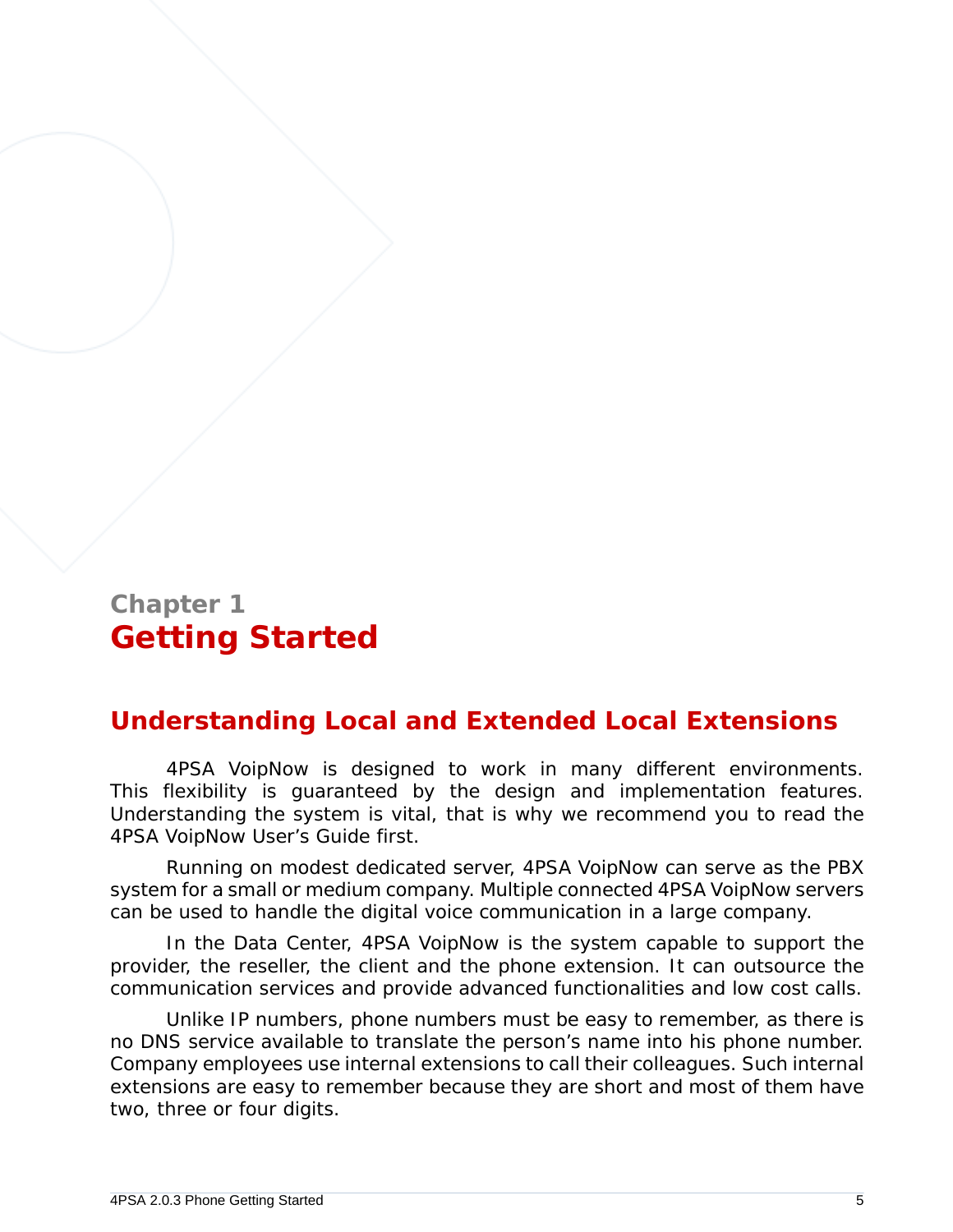#### <span id="page-5-0"></span>**Every Client with His Own Namespace**

4PSA VoipNow implements easy to remember phone numbers, both at client and reseller level.

Every client has a completely separated namespace for his extensions. The extensions can have two, three, four or five digits based on the administrator's preferences. These phone numbers are called local extensions. When a charging plan that allows local calls is applied on an extension account, the extension can call other extensions that belong to the same client by simply dialing their extension number on the phone keypad.

On a 4PSA VoipNow server there are multiple clients. They belong to the same or to different resellers. An extension has to be able to call other extensions on different client accounts. Although this utilization scenario is not very frequent, 4PSA VoipNow allows it. In order to call an extension located on another client account, you must dial from the phone terminal keypad client id\*local extension number. The client id is a four digits number and represents the ID of the client that owns the extension you want to call.

For example, you want to call the extension number 002 in the client account with the id=0303. If your extension belongs to the same client account, then you must dial 002 (the local extension number). If your extension belongs to another client account, you must dial 0303\*002. This number is called in the local extended format. You can allow or forbid the extension to make such calls. This can be done in the charging plan associated to the extension.

To summarize, an extension can be contacted directly from the same client account using the local extension number or can be contacted from another client account using the local extended number.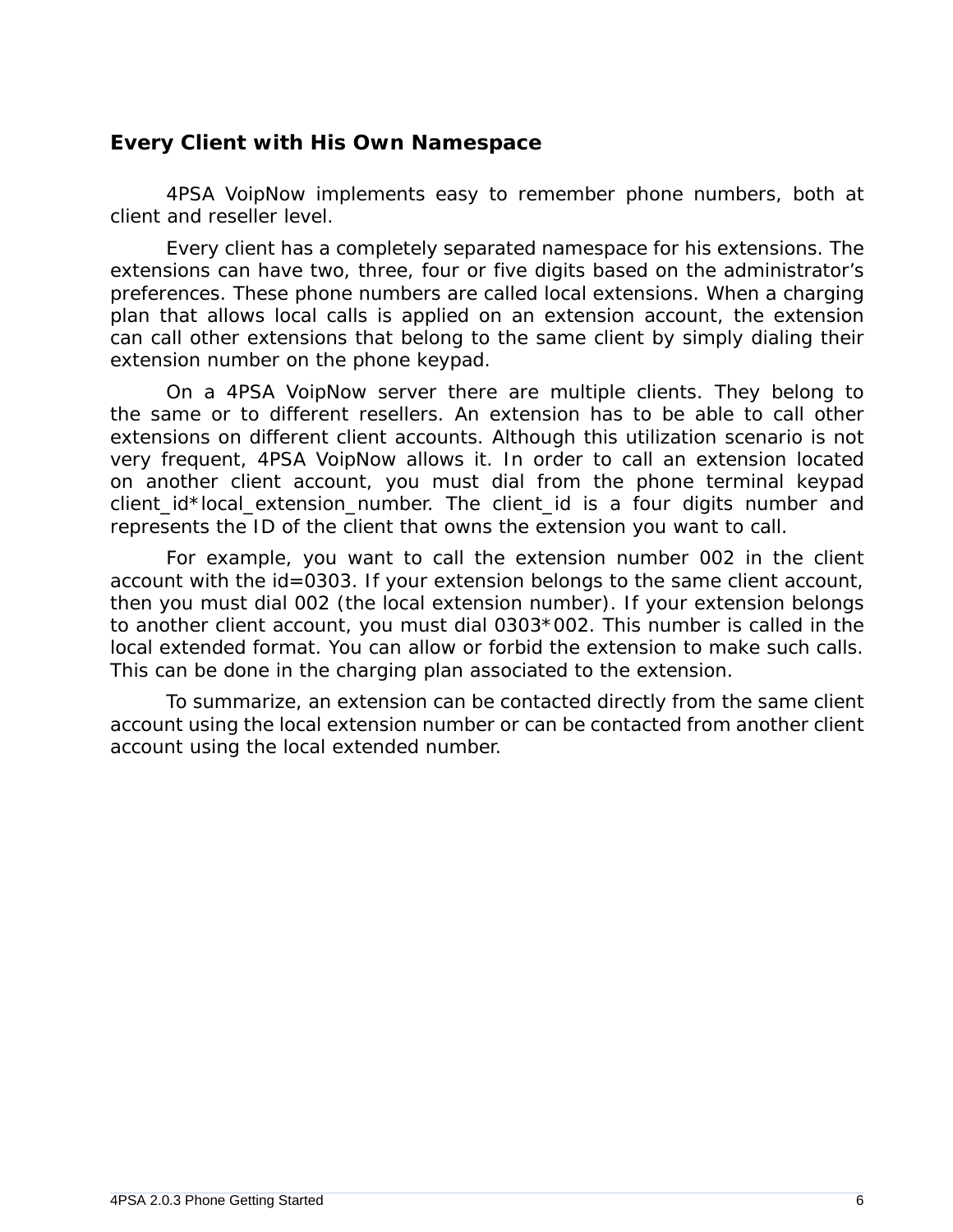## <span id="page-6-0"></span>**Chapter 2 Access system features**

## <span id="page-6-1"></span>**Extension Not Involved in a Conversation**

In order to access any of the features below, your phone extension must not be involved in a phone conversation. This means that you must pick up the phone and dial the numbers below.

#### <span id="page-6-2"></span>**Change PBX Extension Settings**

Some system settings can be changed over the phone. Changing settings over the phone can be easier than accessing the online interface. If you want to configure multiple settings, the web interface provides a faster operation method.

#### **\*70 - deactivate Call waiting**

4PSA VoipNow supports call waiting, but in order to use this feature you must have a phone terminal that is call waiting compliant. In order to deactivate call waiting and let the persons that call you hear the BUSY signal when you are involved in another phone conversation, dial \*70 from your extension phone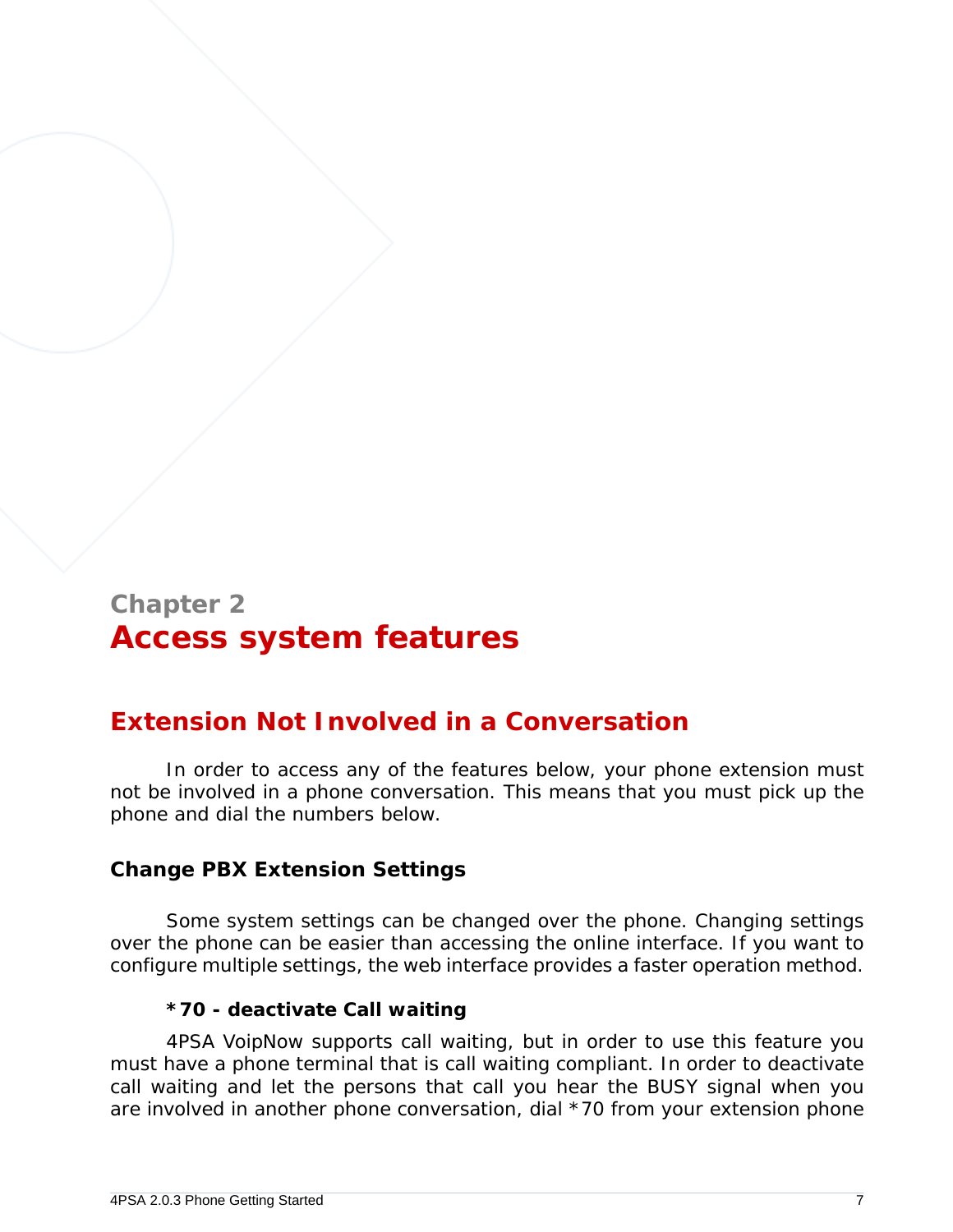keypad. Wait for the confirmation message and hang-up the phone. Call waiting can also be deactivated from the 4PSA VoipNow web interface in Phone Terminal properties page.

#### **\*71 - activate Call waiting**

In order to take advantage of the call waiting option, dial \*71 from your extension phone keypad. Wait for the confirmation message and hang-up the phone. Call waiting can also be activated from the 4PSA VoipNow web interface in Phone Terminal properties page.

#### **\*78 - activate Do Not Disturb**

When Do Not Disturb is activated, the extension cannot be contacted and the phone will not ring. A custom sound file, which is chosen in the 4PSA VoipNow web interface, can be also played. If you want to activate the Do Not Disturb function, dial \*78 from your extension phone keypad. Wait for the confirmation message and hang-up the phone. The Do Not Disturb function can also be activated from the 4PSA VoipNow web interface in Phone Terminal properties page.

#### **\*79 - deactivate Do Not Disturb**

If you want to deactivate the Do Not Disturb function, dial \*79 from your extension phone keypad. Wait for the confirmation message and hang-up the phone. The Do Not Disturb function can also be deactivated from the 4PSA VoipNow web interface in Phone Terminal properties page.

#### <span id="page-7-0"></span>**Activate/Deactivate Routing rules**

**\*74RULE\_KEY – activate rule with the assigned RULE\_KEY unconditionally**

Starting with 4PSA VoipNow version 2.0.0 every incoming routing rule can be assigned key or a group of two keys that can be used to toggle the status of that rule.

**\*72EXTENSION\_NUMBER – activate transfer to extension unconditionally**

All calls will be automatically transferred to EXTENSION\_NUMBER extension if a matching rule is defined in the incoming rules group. The originally called extension will no longer ring. In order to activate unconditional call transfer, dial \*72 followed by the local extension number where you want to transfer calls. Wait for the confirmation message and hang-up the phone.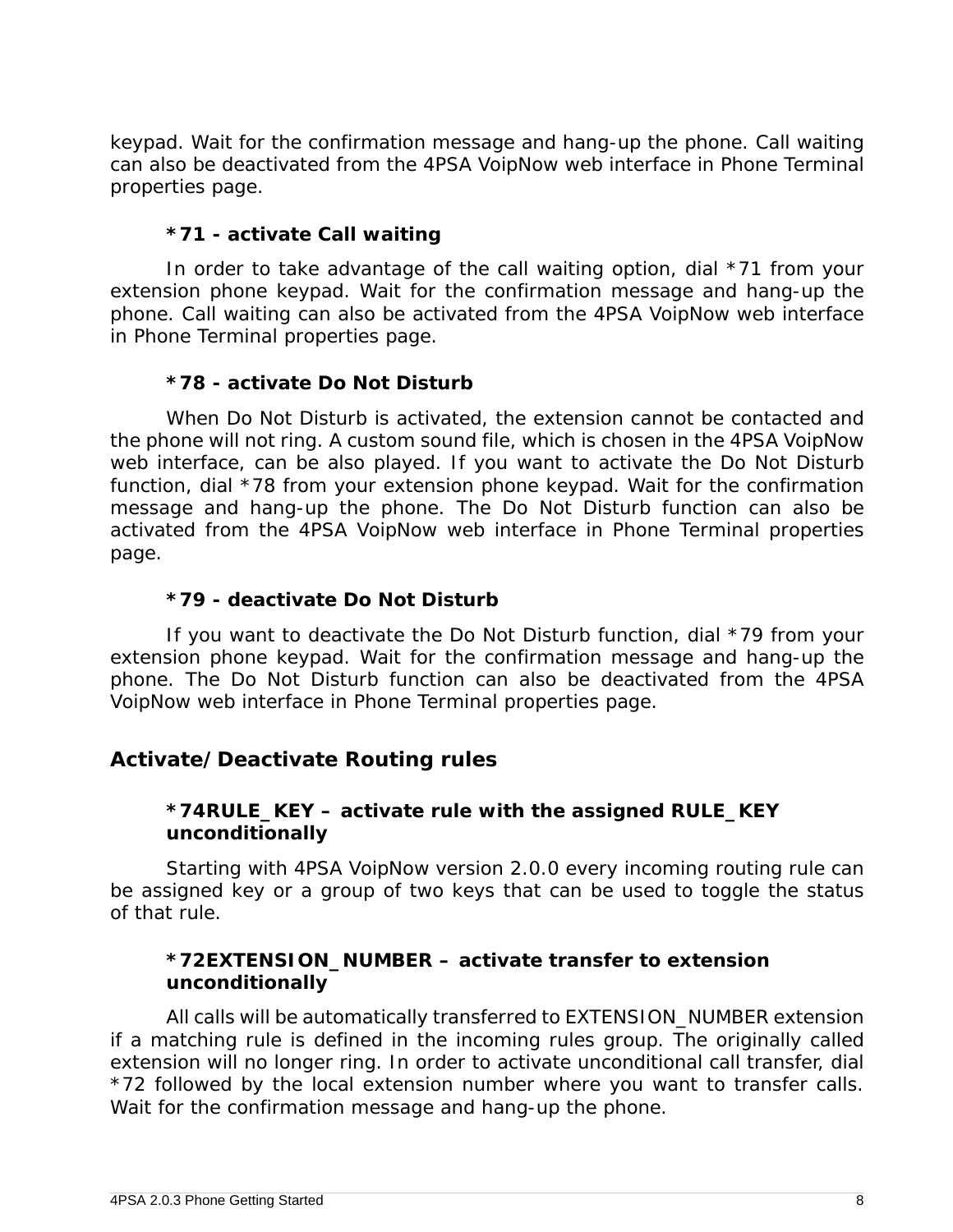**\*73EXTENSION\_NUMBER – deactivate transfer to extension unconditionally**

If you want to deactivate unconditional call transfers to EXTENSION NUMBER extension, matching the incoming rules defined, dial \*73 followed by the local extension number from your extension phone keypad. Wait for the confirmation message and hang-up the phone.

**\*90DEXTENSION\_NUMBER – activate transfer to extension when busy**

In order to activate on busy call transfer to EXTENSION\_NUMBER extension, matching the incoming rules defined, dial \*90 followed by the local extension number where you want to transfer calls. Wait for the confirmation message and hang-up the phone.

**\*91EXTENSION\_NUMBER – deactivate transfer to extension when busy**

If you want to deactivate on busy call transfers to EXTENSION\_NUMBER extension, matching the incoming rules defined, dial \*91 followed by the local extension number from your extension phone keypad. Wait for the confirmation message and hang-up the phone.

**\*92EXTENSION\_NUMBER – activate transfer to extension when no answer**

In order to activate call transfer to EXTENSION\_NUMBER extension when there is no answer, matching the incoming rules defined, dial \*92 followed by the local extension number where you want to transfer calls. Wait for the confirmation message and hang-up the phone.

**\*93EXTENSION\_NUMBER – deactivate transfer to extension when no answer**

If you want to deactivate call transfer to EXTENSION\_NUMBER extension when there is no answer, matching the incoming rules defined, dial \*93 followed by the local extension number from your extension phone keypad. Wait for the confirmation message and hang-up the phone.

<span id="page-8-0"></span>**Diagnostic Extension**

**\*011 – call the diagnostic extension**

The diagnostic extension is a special extension where the system administrator can find out details about several server parameters. To access this extension you must dial \*011.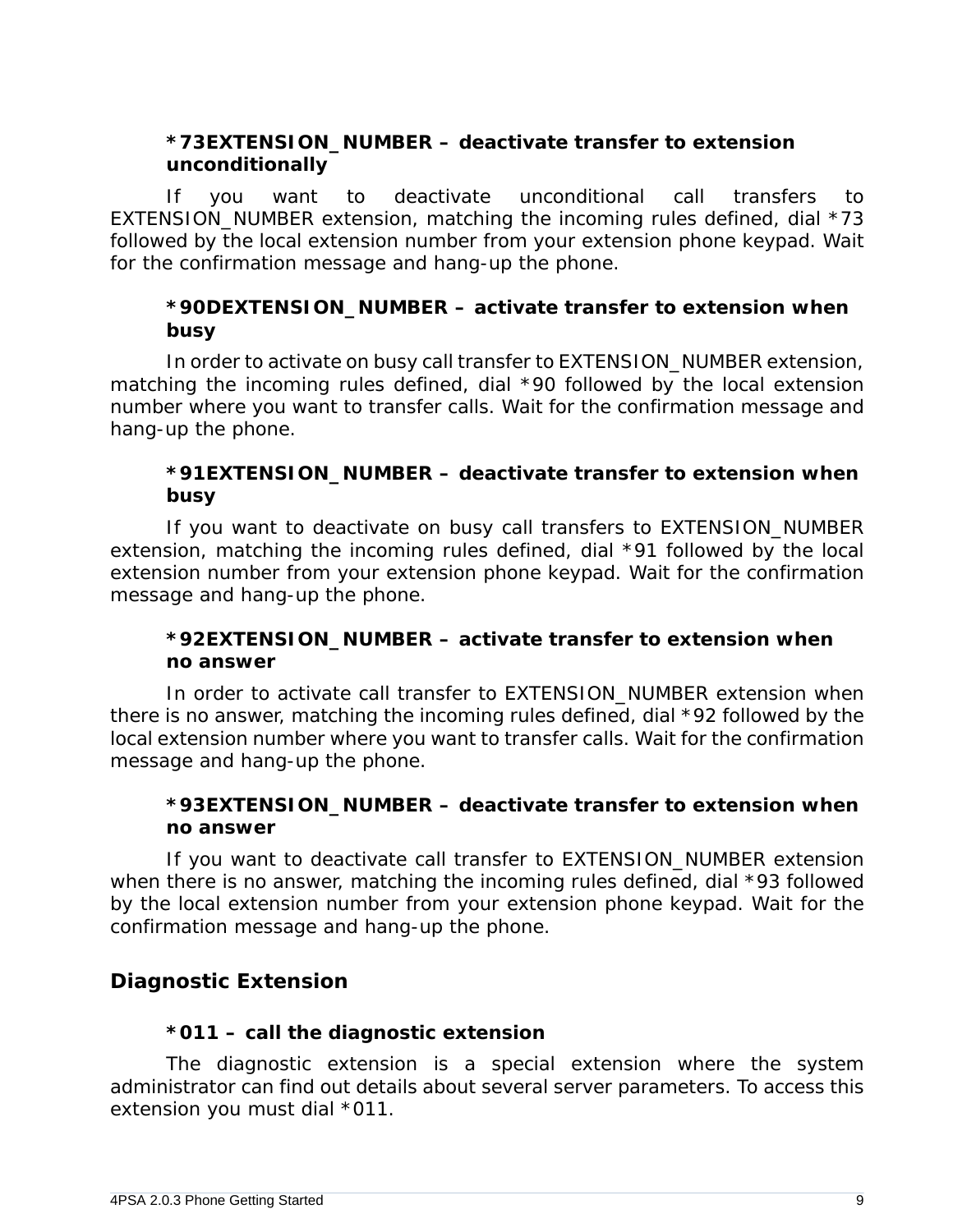4PSA VoipNow announces the values of the following parameters:

- The server load in the last 5 minutes
- The existence of binary registered channels and binary calls in progress
- The Asterisk uptime
- The system uptime
- The used memory and the free memory

<span id="page-9-0"></span>**Phone Voicemail Access and Company Directory**

#### **\*95 – listen to your Voicemail messages**

If you have Voicemail enabled for your extension, you can dial \*95 from your extension phone keypad in order to manage voice mail messages. You can listen and delete voice mail messages using the integrated menu. The Voicemail password is required in order to access the mailbox over the phone. The mailbox management features are also available in the PSA VoipNow web interface, in the Mailbox area.

You can also access your mailbox, if you call your extension number and press \* after you hear the Voicemail welcome message. This is a good idea, if you call your extension from another extension or you call your extension public phone number from an external phone number.

**\*950 - enable/disable your Voicemail**

If you have Voicemail enabled for your extension and you want to disable it, or if it is disabled and you wish to enable it, dial \*950 from you extension phone keypad in order to change the status of your Voicemail. The mailbox management features are also available in the PSA VoipNow web interface, in the Mailbox area.

**\*95EXTENSION\_NUMBER - call directly to the voice mail of an extension.**

You can use \*95EXTENSION\_NUMBER to leave a message to an extension without actually calling that extension. This feature is useful if you want to leave a voice mail message to an extension without waiting for the Voice mail to automatically enter after a fixed number of seconds.

**#3EXTENSION\_NUMBER - transfer an active call to the Voicemail of a particular extension.**

You can use #3EXTENSION\_NUMBER when an extension receives a call and cannot handle it. The called extension can then transfer the active call directly to the Voicemail of a particular extension where the caller's issue can be addressed.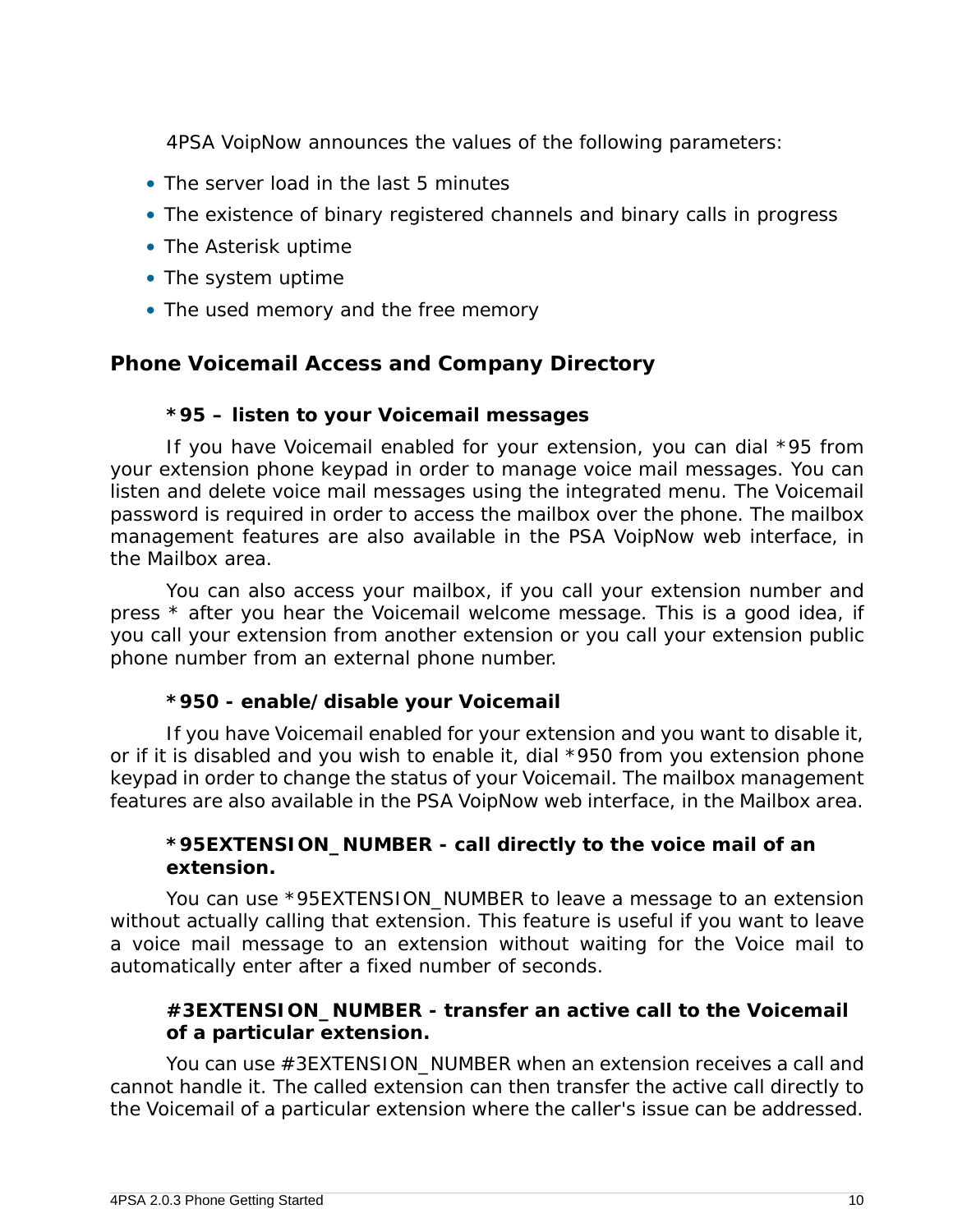#### **\*22 – interrogate the Company Directory**

If you want to call a person and you do not know his name, dial \*22 from your extension. You will be asked for the person's name. If the person name can be found in the directory, you will be directed automatically to his/her extension. The person you wish to contact can choose to hide from the Company Directory, in which case you cannot find him in the directory.

<span id="page-10-0"></span>**Queue Agents**

**\*96 – login the queue agent owning the extension**

If you are an agent in a queue and you want to take calls from your personal extension, you can dial \*96 from your extension phone keypad in order to login to the system. You will be prompted for your agent password. After login, the system will expect to find you at the extension you logged in from.

**\*97 – login any queue agent**

If you are an agent in a queue and you are currently at another system extension, you can dial \*97 from the extension phone keypad in order to login to the system. You will be prompted for your agent number and password. After login, the system will expect to find you at the extension you logged in from.

**\*98 – disconnect the queue agent**

If you are currently logged to the system as an agent, you can logout by dialing \*98 from the extension phone keypad. The agent connected to the extension you dialed from will be automatically logout from the system.

**\*26YOUR\_NUMBER and \*28YOUR\_NUMBER – pause and un-pause the agent session**

If you are currently logged in the system as an agent and you want to take a break without logging out of the queue, you must dial \*26 followed by the number of your extension. This code lets 4PSA VoipNow that you are not available and that calls should not be assigned to your extension. To return to the queue activity you must dial \*28 followed by the number of your extension.

If you have logged in the queue from the phone associated with your extension, you can use the shortcut \*26 to pause and \*28 to un-pause your session.

**\*999QUEUE\_NUMBER – supervise queue conversations**

If you are a queue supervisor, you can start listening to the active queue conversations by dialing \*999 followed by the number of the queue extension.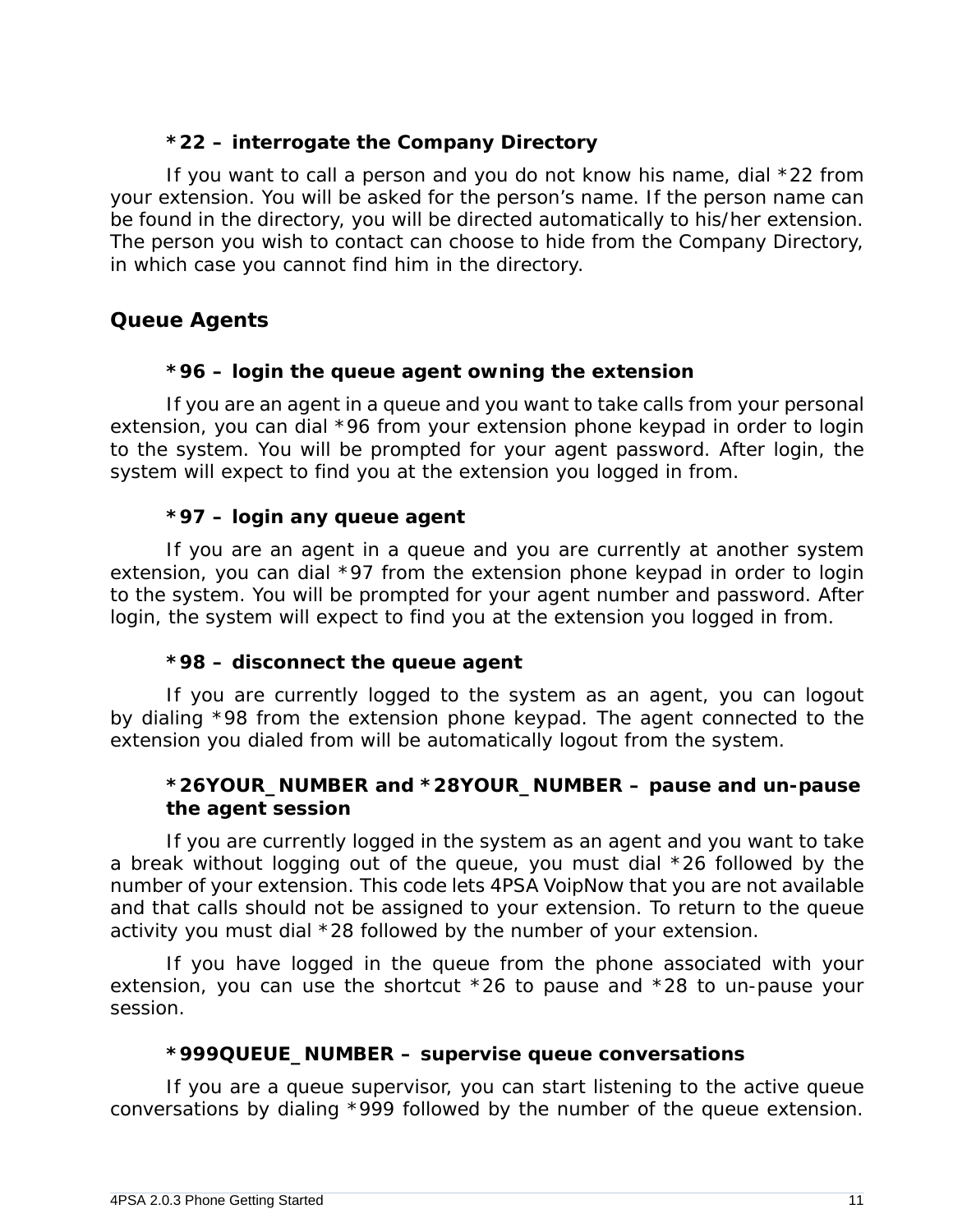4PSA VoipNow will announce the extension number of the first found active agent and start playing his conversation. To listen to the next available call, you must dial \*.

#### <span id="page-11-0"></span>**Pick up another extension's call**

Let's consider the following example: there are two secretaries sharing an office. Each of them has a 4PSA VoipNow phone terminal extension. Their extensions belong to the same client account. Their extensions have the permission **Extension is multi-user aware** enabled.

Let's assume one of the secretaries is out of the office and her phone is ringing. 4PSA VoipNow allows the second secretary to *pick up* any call that rings on her colleague's phone.

#### **\*21 - pick up first call ringing**

If your phone terminal extension has the **Extension is multi-user aware** permission enabled, you can pick up any call that is ringing on the extensions that belong to the same client account as you. By dialing \*21 on your phone keypad you will pick up the first call in the list of calls that are ringing on the client account.

#### **\*21TARGET\_NUMBER - pick up call ringing**

If there are several calls ringing on your client account and you want to pick up the call on a specific extension, you must dial \*21 followed by the number of the target extension.

For example, let's assume there are two calls ringing at the same time on extensions 001\*004 and 001\*005. To pick up the call on 001\*004, you must dial \*21004.

#### **\*21PARTIAL\_NUMBER - pick up first matching call**

To pick up the call ringing on a certain extension, you do not have to specify the entire number of the target extension. If you dial \*21 followed by the first few digits of the number (PARTIAL\_NUMBER), 4PSA VoipNow will pick up the call on the first extension whose number matches PARTIAL\_NUMBER.

For example, let's assume there are two calls ringing at the same time on extensions 001\*211 and 001\*222. To pick up the call on 001\*222, you can dial \*2122 (instead of \*21222).

#### **\*66 - Dial the last missed call**

Starting with 4PSA VoipNow version 2.0.0 a phone terminal extension can contact the last missed call by dialing \*66.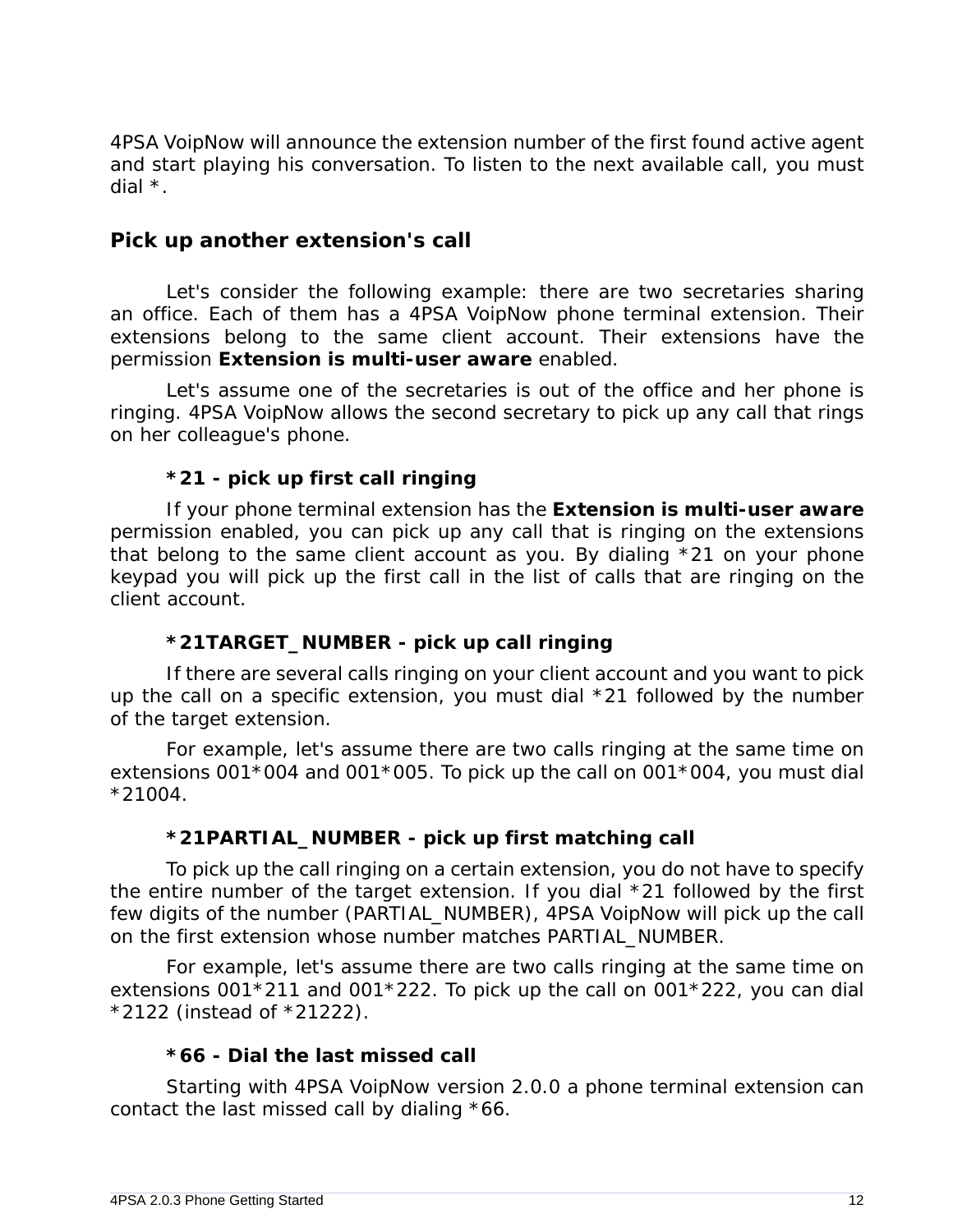**\*65/\*85 Activate/deactivate Callerid for outgoing calls**

Starting with 4PSA VoipNow version 2.0.0 a phone terminal extension can activate CallerID for outgoing calls from phone by using \*65. To deactivate CallerID for outgoing phone terminal extensions can use \*85.

<span id="page-12-0"></span>**Call Conference Features**

**Initializing a conference**

Initializing a conference from a local extension

8YOUR\_NUMBER – creates a conference room

If your extension has the conference features enabled, you can create a new conference room by dialing 8 followed by your short extension number.

**Joining a conference**

• Joining a conference initialized by a local extension

Users can join a conference created by an extension by dialing 8 followed by the short extension number.

• Joining a scheduled conference

Users can join a conference initiated by an external number by dialing the extension number (from local) or the public number of the conference. They will be asked to enter the conference id an a password.

**Conference Administrator Functions**

During a conference, the conference administrator has access to the following functions:

**1.Invite** - Invites another extension to the conference. For this purpose, dial:

- \*8ext\_number# Where ext number is the short number of that extension.
- **2.Kick/Quit gracefully** Kicks users out of the conference. For this purpose, dial:
	- \*30# Quits gracefully all the users except for the member entering the command.
	- \*31# Kicks out the user who joined the conference last.
	- \*32# Kicks out all the users except for the member entering the command.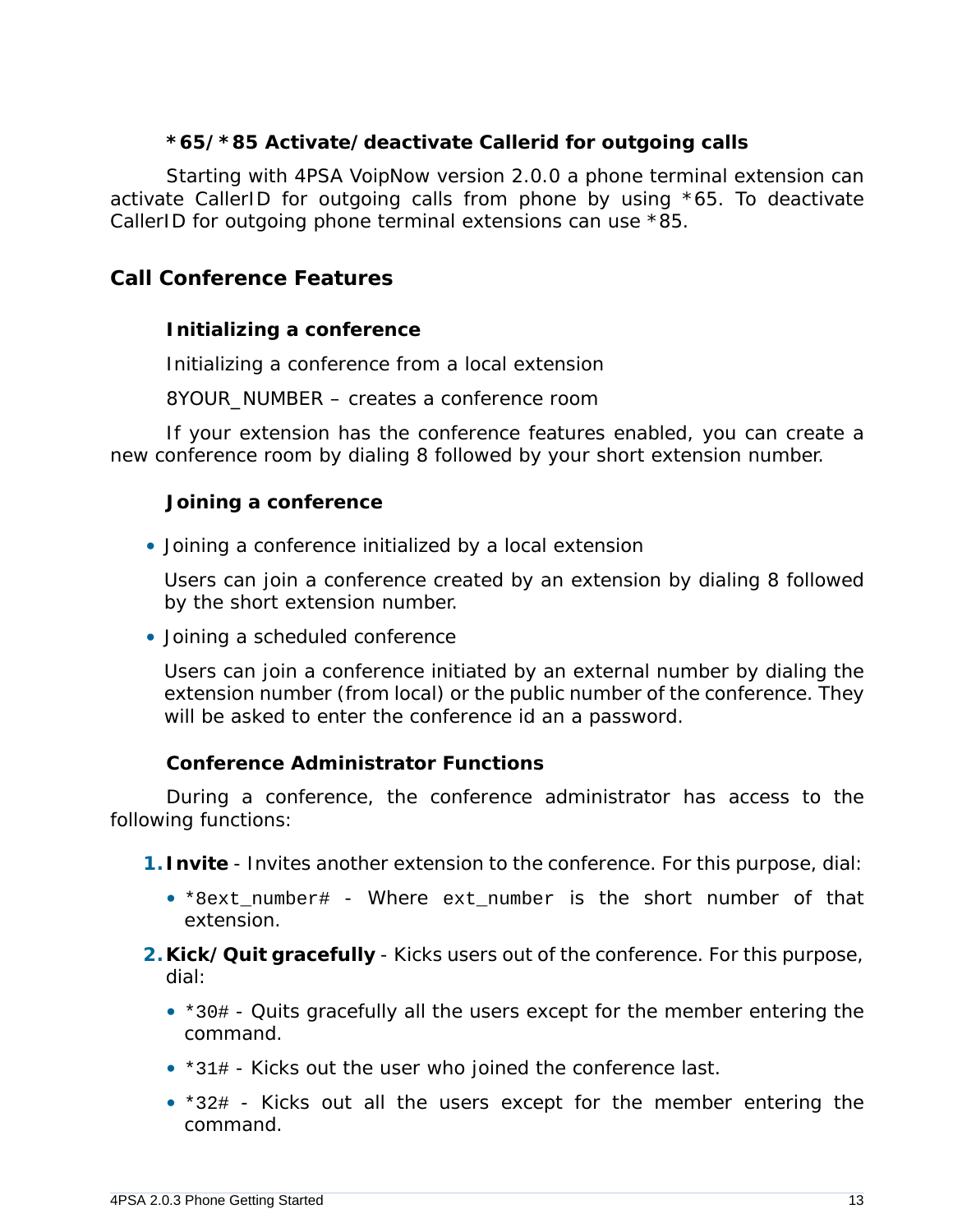- **3.Lock/Unlock** Prevents new users from joining a conference in progress. For this purpose, dial:
	- \*21# Locks the conference.
	- \*20# Unlocks the conference.
- **4.Mute/Unmute** Mutes the other participants. For this purpose, dial:
	- \*11# Mutes all the members except for the one who typed the command.
	- \*10# Unmutes all the members except for the one who typed the command.

<span id="page-13-0"></span>**Help Message**

**\*000 – listen a help message from your provider**

In order to listen to a help message from your provider, you can dial \*000 from your extension phone keypad.

<span id="page-13-1"></span>**System Test**

**\*52 – echo test**

If you want to test the extension's connection with the server, you can dial \*52 from your extension phone keypad. Everything you speak in the phone will be replied back. This is very useful, if you want to test the latency of the connection to the 4PSA VoipNow server.

<span id="page-13-2"></span>**Phone Services**

**\*94 – listen the Date/Time**

In order to find out the Day and Time of the 4PSA VoipNow server, dial \*94 from your extension phone keypad. This may not be your local time due to the differences in the time zone.

<span id="page-13-3"></span>**Intercom/Paging Extension**

#### **INTERCOM\_EXTENSION\_SHORT\_NUMBER**

If you wish to call all the extensions assigned to a Intercom/Paging extension, you must dial the respective Intercom extensions' short number (ex: 003)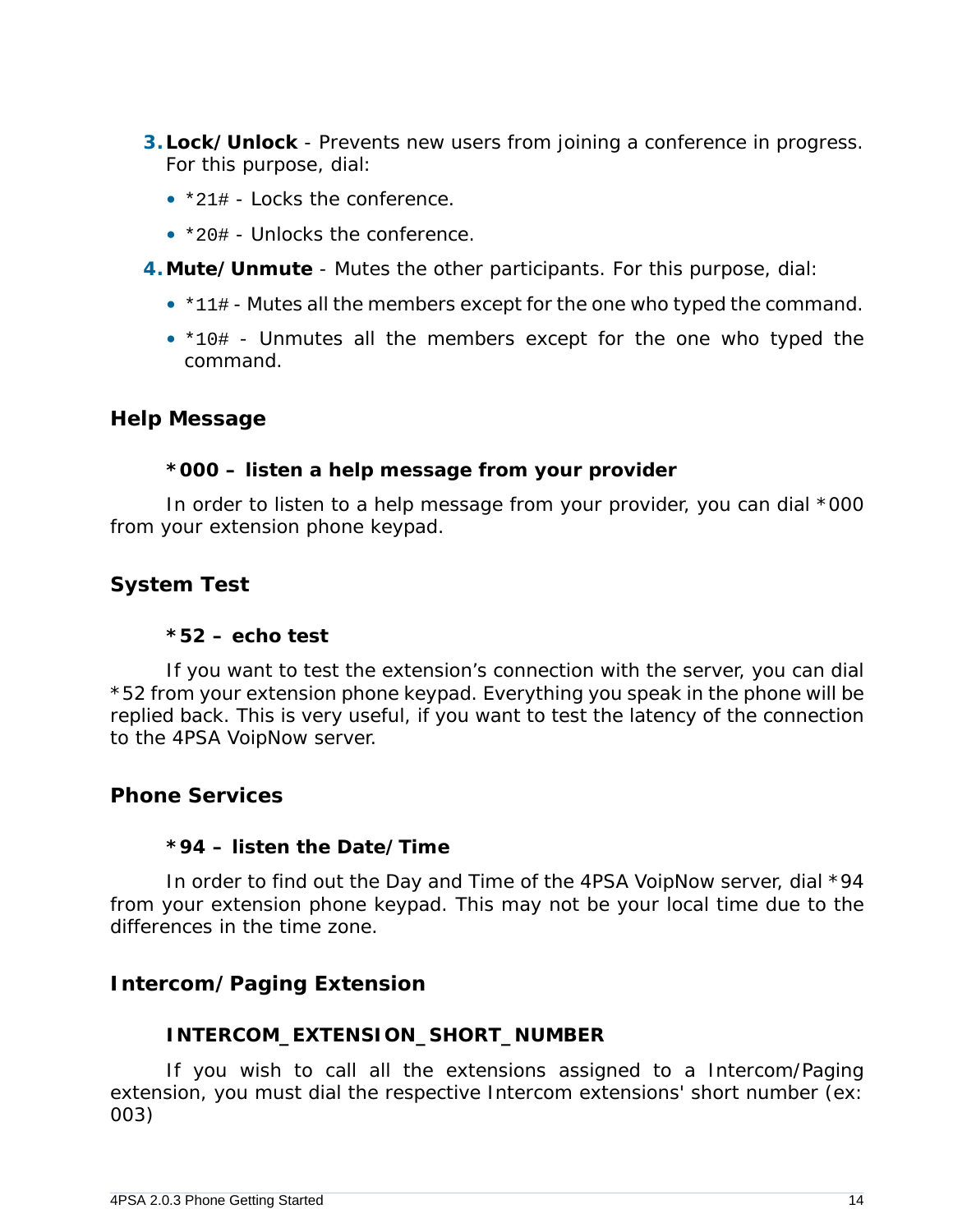#### **INTERCOM\_EXTENSION\_SHORT\_NUMBER followed by EXTENSION\_SHORT NUMBER\***

If you wish to call a certain extension assigned to a Intercom/Paging extension, you must dial the respective Intercom extension's short number followed by the number of the extension you wish to call, followed by  $*$ .

Example:

If you wish to call the 009 extension, using the 003 Intercom extension, you must dial 003009\*.

**INTERCOM\_EXTENSION\_SHORT\_NUMBER followed by ID\_GROUP\***

If you wish to call a certain extensions group assigned to a Intercom/Paging extension, you must dial the respective Intercom extension's short number followed by the extensions group ID, followed by  $*$ .

Example:

If you wish to call the extensions group having the 02 ID, using the 003 Intercom extension, you must dial 00302\*

### <span id="page-14-0"></span>**Extension Involved in a Conversation**

All the functions below apply only to active call conversations.

<span id="page-14-1"></span>**Transfer Calls**

#### ro i **Note**

An extension can use the call transfer features only if it has the **Extension is multiuser aware** permission enabled. See the user documentation for details on how to set this permission.

**#1FORWARD\_NUMBER – transfer interlocutor to extension number FORWARD\_NUMBER**

When you are involved in a phone conversation, you can press #1 followed by an extension number FORWARD NUMBER in order to transfer the interlocutor to that extension.

#### **Note**

Since version 1.5.0 the call can also be transferred to a number outside the 4PSA VoipNow server.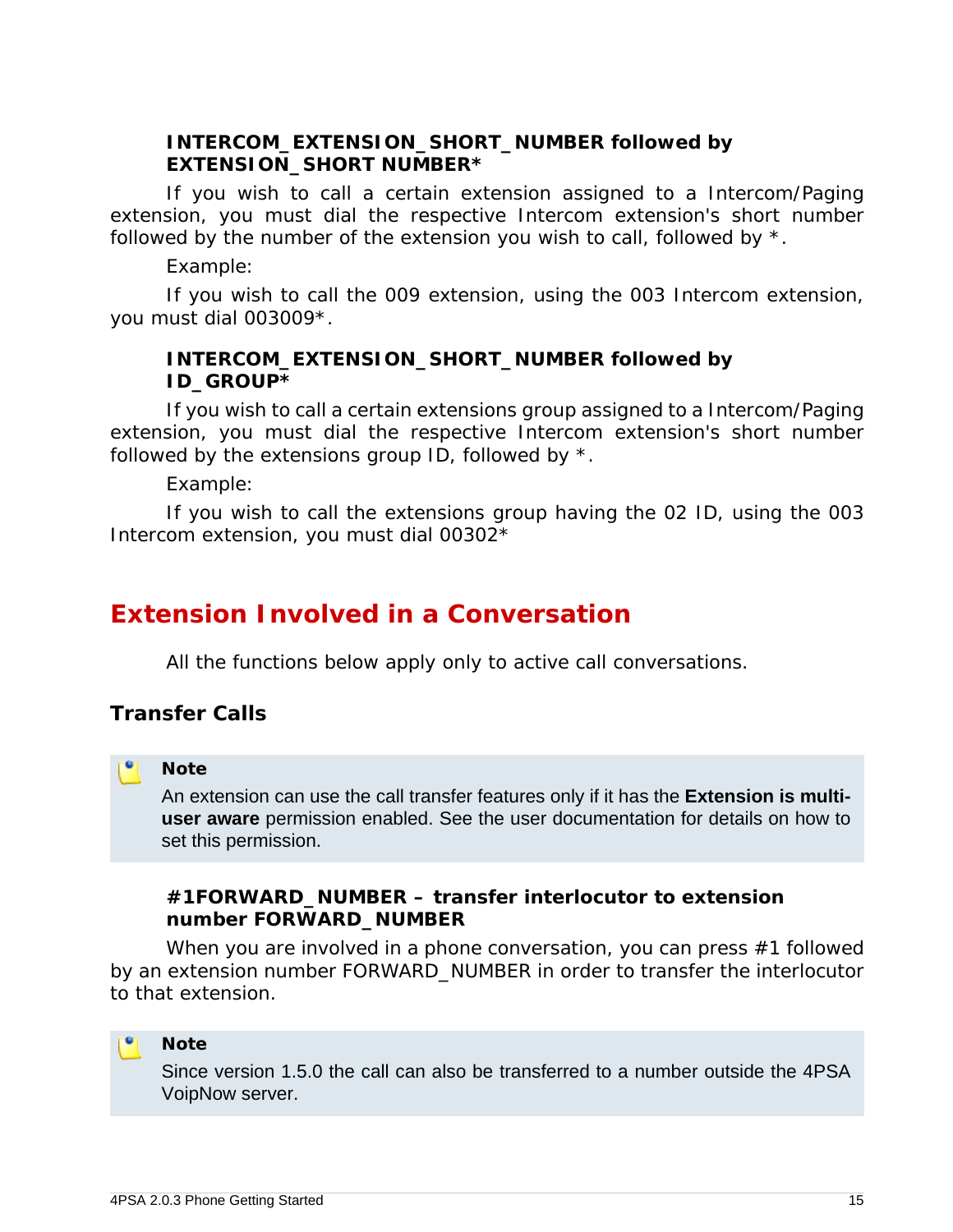**\*2FORWARD\_NUMBER – put caller on hold then transfer it to extension number FORWARD\_NUMBER**

Let's take the following example: there are two colleagues working in a support team. A call arrives on the extension belonging to colleague no. 1. He cannot solve the caller's problem, but knows that colleague no.2 solved a similar problem last week. If he dials \*2 followed by his colleague's extension number, his call will be put on hold; then a new call will be automatically placed to his colleague's number.

Colleague no.2 answers. Colleague no.1 explains the problem, asks him to take care of it and hangs up. Colleague no.2 will automatically be connected with the caller that was on hold.

When you are involved in a phone conversation, you can press  $*2$  followed by an extension number FORWARD NUMBER. The call will be put on hold and the system will place another call to the extension FORWARD\_NUMBER. If the FORWARD\_NUMBER extension does not answer, the call is transferred back to your extension. If the FORWARD NUMBER extension answers, you can communicate with the extension user. When you hang up, the call that was previously put on hold will be automatically transferred to FORWARD\_NUMBER.

Since version 1.5.0 the call can also be transferred to a number outside the 4PSA VoipNow server.

#### <span id="page-15-0"></span>**Park Calls**

**Note**

With 4PSA VoipNow, you can "share" calls between extensions on the same client account.

Let's consider the following example: there are two extensions on the same client account. One belongs to a secretary and the other one belongs to her boss. All calls ring on the secretary's extension which filters them and transfers the important one to her boss. If the boss is currently busy, she can transfer calls to a *parking lot*. She can call her boss and inform him the position of the call in the parking lot. The parking lot will keep the calls *on hold* until the boss is able to pick them up (i.e. *unpark the calls*).

It is essential that the two extensions have the **Extension is multi-user aware** permission enabled; otherwise, they are not allowed to park or unpark calls.

#### **#2 – park call**

If you want to send an answered call to the parking lot, you must press  $#2$  on the phone keypad. The system announces the position of the call in the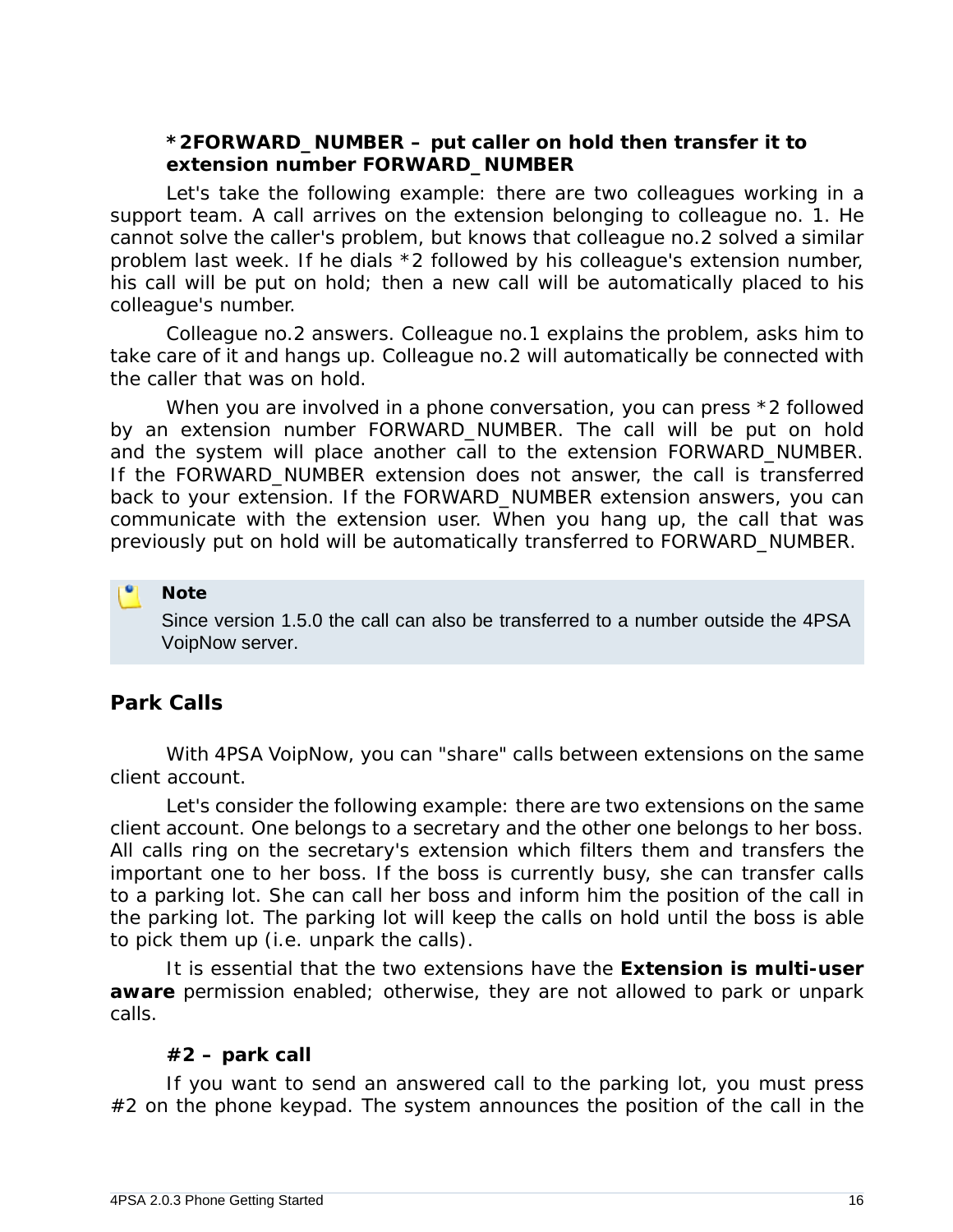parking lot (this position can be used to unpark the call, when there are several calls in the parking lot). The call will be kept on hold until it is unparked by another extension from the same client account. If the call remains in the parking lot for a time period equal to the **Parking timeout**, it will be automatically returned to the extension that parked it.

#### **Note**

An extension can use the call parking feature only if it has the **Extension is multiuser aware** permission enabled. See the user documentation for details on how to set this permission.

#### **\*221 – unpark first call**

To unpark the first call found in the parking lot, you must dial \*221 on the phone keypad.

#### **Note**

An extension can unpark calls only if it has the **Extension is multi-user aware** permission enabled. See the user documentation for details on how to set this permission.

**\*225 – unpark selected call**

If there are several calls in the parking lot, you can choose the one you want to pick up.

If you don't know the position of the call in the parking lot, dial \*225 from your phone keypad. The system informs you about the Caller-IDs and their positions in the parking lot. When you hear the Caller-ID and position of the call you want to unpark, press \* on your phone keypad.

If you already know the position where the call was parked, dial \*225 followed by the position. For example:

- you can unpark the third call in the parking to by dialing \*2253
- you can unpark the tenth call in the parking to by dialing \*22510

#### **Note**

An extension can unpark calls only if it has the **Extension is multi-user aware** permission enabled. See the user documentation for details on how to set this permission.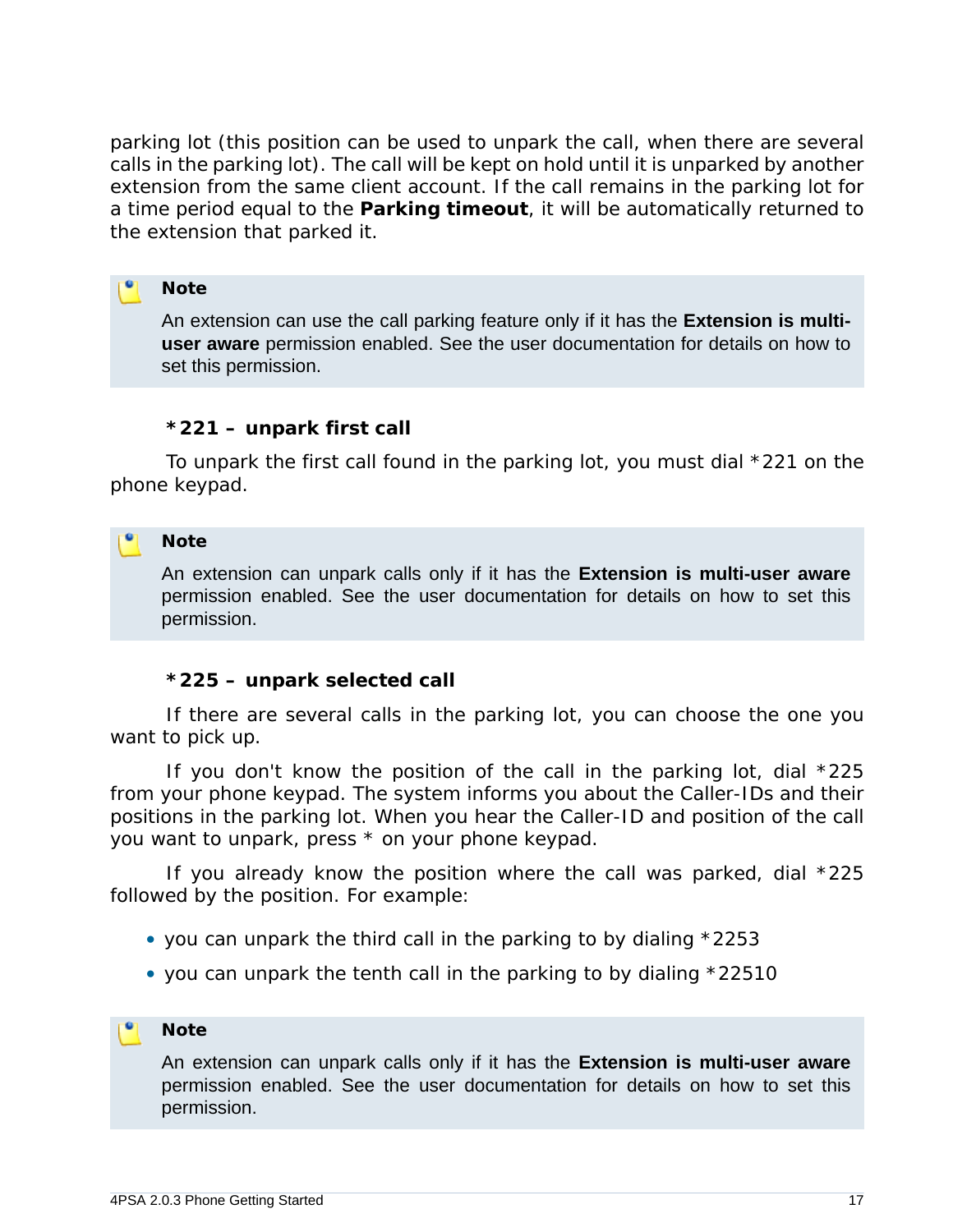#### **\*229 – unpark last call**

To unpark the last call found in the parking lot, you must dial \*229 on the phone keypad.

#### **Note**

An extension can unpark calls only if it has the **Extension is multi-user aware** permission enabled. See the user documentation for details on how to set this permission.

#### <span id="page-17-0"></span>**Call Recording**

#### **\*1 – one touch call recording**

When you are involved in a phone conversation, if your extension has the call recording features active, you can record calls by pressing \*1. A custom sound file, which is chosen in the 4PSA VoipNow web interface, can be also played when call recording starts.

In order to stop a call recording, you must press \*1 again.

**\*0 – one touch conference recording**

When involved in a conference, if you started the conference, you can record all conversations by pressing \*0. The custom sound file chosen in 4PSA VoipNow interface to notify about recording events is played.

In order to stop a call recording, you must press \*0 again.